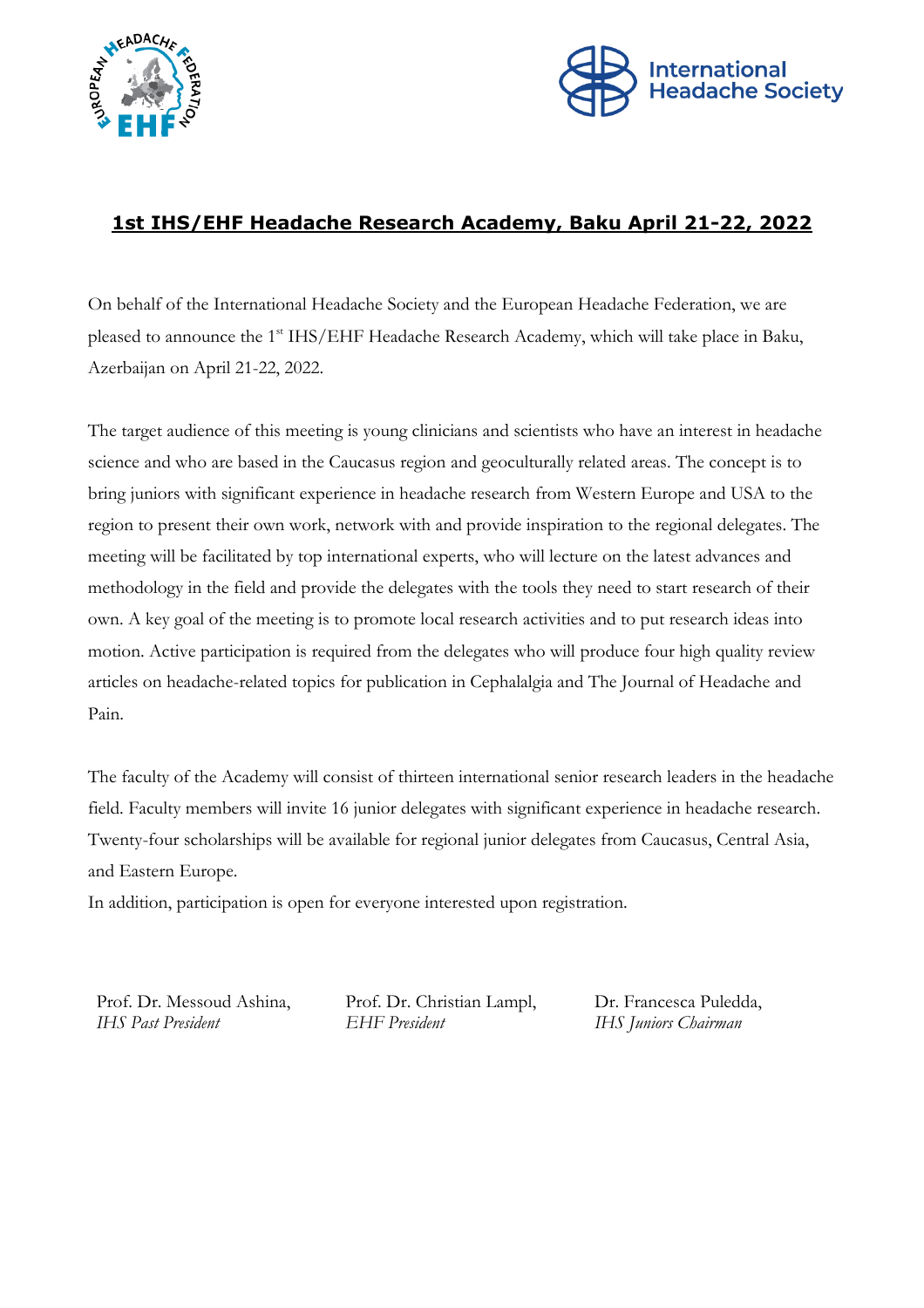# **1 st IHS/EHF Headache Research Academy Baku, Azerbaijan - April 21-22, 2022**

# **Chairs: Prof Messoud Ashina and Prof Rena Shiraliyeva**

| Day 1 (Thursday)         |                                                                                           |                                                   |  |  |
|--------------------------|-------------------------------------------------------------------------------------------|---------------------------------------------------|--|--|
| <b>Time</b>              | <b>Topic</b>                                                                              | <b>Lecturers</b>                                  |  |  |
| 9.00-9.15                | Introduction                                                                              | Rena Shiraliyeva,<br>Azerbaijan                   |  |  |
| 9.15-9.45                | Migraine pathophysiology and treatment (current & future):<br>update                      | Messoud Ashina,<br>Denmark                        |  |  |
| 9.45-10.15               | Discovery of CGRP                                                                         | Anna Andreou, UK                                  |  |  |
| 10.15-10.30              | <b>Coffee break</b>                                                                       |                                                   |  |  |
| 10.30-10.55              | Samaira Younis, Mohammad Al-Karagholi (8 min + 2 min Q/A)                                 | <b>Denmark</b>                                    |  |  |
| 10.55-11.20              | Ramla Abuukar Abdullahi, Joseph Lloyd (2 presentations, 8<br>$min + 2 min Q/A$            | UK                                                |  |  |
| 11.20-11.45              | Roberto De Icco, Enrico Bentivegna (8 min + 2 min Q/A)                                    | Italy                                             |  |  |
| 11.45-12.10              | Hauke Basedau and a junior speaker from Greece (8 min + 2<br>min $Q/A$ )                  | Germany, Greece                                   |  |  |
| 12.10-13.00 Lunch        |                                                                                           |                                                   |  |  |
| 13.00-13.30              | The role of PACAP in migraine                                                             | Simona Sacco, Italy                               |  |  |
| 13.30-14.00              | Headache neuroimaging: update                                                             | Arne May, Germany                                 |  |  |
| 14.00-14.30              | Cluster headache pathophysiology and treatment: update                                    | Dimos Mitsikostas,<br>Greece                      |  |  |
| 14.30-15.00 Coffee break |                                                                                           |                                                   |  |  |
| 15.00-15.30              | Meet editors in chief: Cephalalgia and The Journal Headache<br>and Pain                   | Arne May, Germany and<br>Paolo Martelletti, Italy |  |  |
| 15.30-16.00              | Persistent posttraumatic headache                                                         | Christian Lampl, Austria                          |  |  |
| 16.00-17.00              | Group work on reviews for Cephalalgia/ J Headache Pain<br>(4 groups)                      | Supervisors                                       |  |  |
| 17.00-17.30              | Talk on carrier development in headache medicine in research                              | Francesca Puledda, IHS<br><b>Junior Committee</b> |  |  |
| Day 2 (Friday)           |                                                                                           |                                                   |  |  |
| 9.00-9.30                | Anti CGRP drugs: site and a mode of action in migraine                                    | Rami Burstein, USA                                |  |  |
| 9.30-10.00               | Medication-overuse headache                                                               | Cristina Tassorelli, Italy                        |  |  |
| 10.00-10.30              | Neuromodulation in migraine and cluster headache                                          | Miguel Lainez, Spain                              |  |  |
| 10.00-10.15 Coffee break |                                                                                           |                                                   |  |  |
| 10.15-10.40              | Two junior speakers from Alexandra Sinclair group (2<br>presentations, 8 min + 2 min Q/A) | UK                                                |  |  |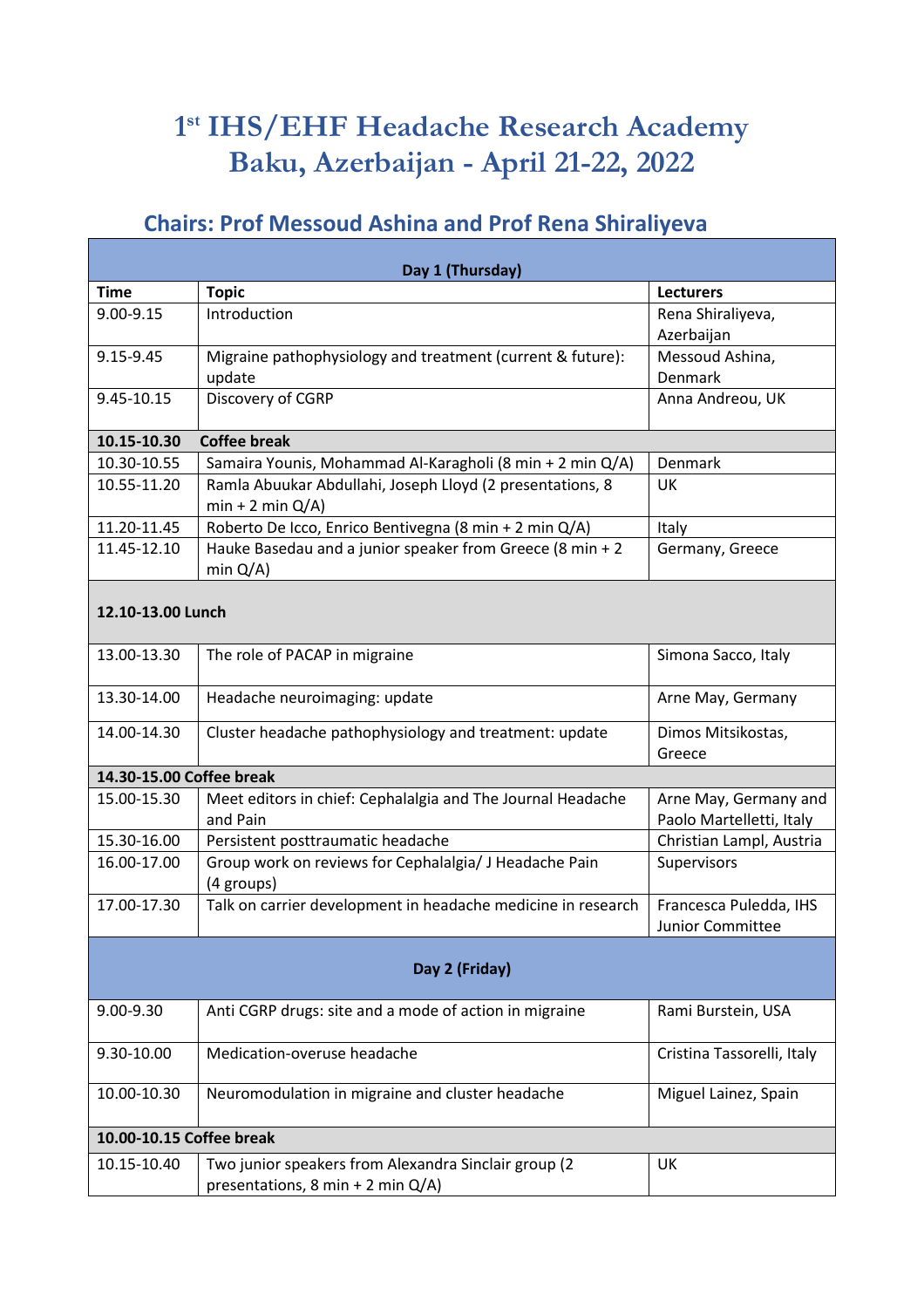| 10.40-11.05              | Eleonora De Matteis, Raffaele Ornello (2 presentations, 8 min<br>$+ 2$ min $Q/A$ ) | Italy                          |  |
|--------------------------|------------------------------------------------------------------------------------|--------------------------------|--|
| 11.05-11.30              | David Garcia, Alicia Alpuente Ruiz (2 presentations, 8 min + 2<br>min $Q/A$ )      | Spain                          |  |
| 11.30-11.55              | Christina Deligianni, Ediba Szabo (2 presentations, 8 min + 2<br>min $Q/A$ )       | Greece + USA                   |  |
| 11.55-12.30 Lunch        |                                                                                    |                                |  |
| 12.30-13.00              | Chronic migraine: Botox versus anti CGRP monoclonal<br>antibodies                  | Sait Ashina, USA               |  |
| 13.00-13.30              | Anti CGRP drugs: Real-World Data                                                   | Patricia Pozo Rosich,<br>Spain |  |
| 13.30-14.00              | Idiopathic Intracranial hypertension                                               | Alexandra Sinclair, UK         |  |
| 14.00-14.30 Coffee break |                                                                                    |                                |  |
| 14.30-16.30              | Group work on reviews for Cephalalgia/ J Headache Pain<br>(4 groups)               | Supervisors                    |  |
| 16.30-17.00              | General discussion, feedback, closing remarks                                      | All faculty                    |  |

## **Information for Applicants**

## *Who can apply?*

Twenty-four scholarships are available for applicants from Caucasus, Central Asia, and Eastern Europe. Scholarships will be reserved to 4 delegates from Azerbaijan, 2 from Russia, 2 from Georgia, 2 from Turkey, 2 from Iran, while 12 will be available to delegates from other countries. Scholarships include registration, and a EUR 500 grant for accommodation and travel expenses.

## *Eligibility criteria:*

- Applicants must be within 7 years of completing training (MD, PhD, specialty training, whatever was last) not including non-professional periods
- Applicants must be member of IHS and/or an EHF member society
- Each applicant should provide a CV, a short letter of motivation for participating in the academy, and a letter of recommendation

Applications will be reviewed and scored by a Review Committee consisting of Drs. Messoud Ashina, Christian Lampl, Rena Shiraliyeva, and Francesca Puledda.

**The deadline for application is February 20, 2022**; applicants will be notified within 1 month after the deadline.

**Data protection:** The names of scholarship recipients will be made available on the societies' websites, in reports, documents or mailing lists.

Application information will be shared only with the Review Committee, and IHS/EHF Officers if deemed necessary.

**Other delegates:** Participation is open for everyone interested upon registration, which includes access to all lectures, food and beverage during breaks and dinner (2 nights).

Please notice that the available number of spaces for in-person participation is limited. The registration is made by completing the form below. Receipt of your application will be acknowledged.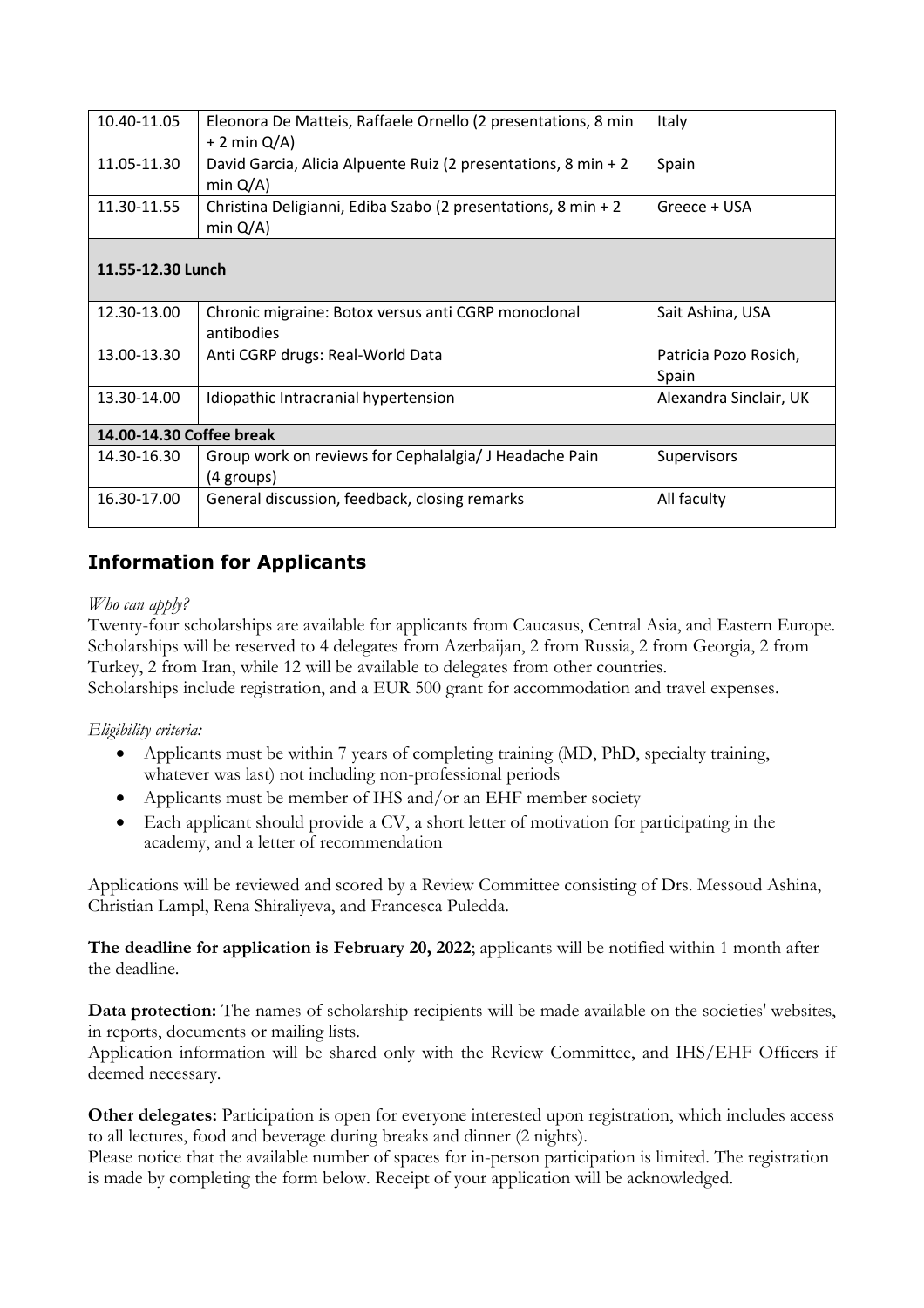*Registration fees (in-person):* Participants from lower middle countries (c.f. World Bank Country Classification): EUR 300.00 Participants from other countries: EUR 600.00 Students and trainees: EUR 300.00

*Registration fees (virtual):* Free.

The Academy will take place in meeting rooms at the hotel Landmark. All participants will be offered to book their stay at the hotel Holiday Inn Baku during the Academy.